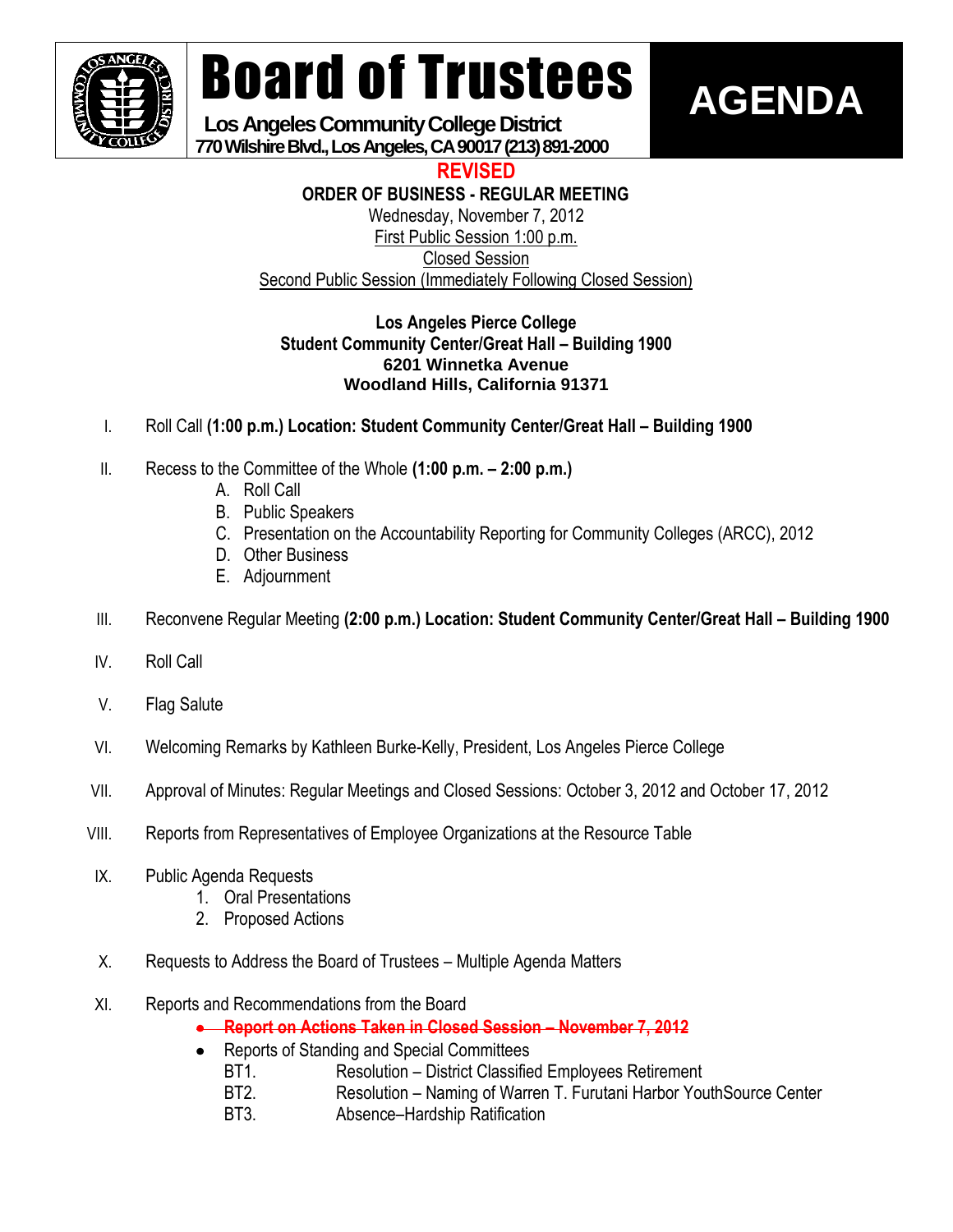# XII. Reports from the Chancellor

- Report from the Chancellor regarding activities or pending issues in the District  $\bullet$ 
	- o Presentation on Proposition 30 Results: Impact on the LACCD Budget and Next Steps
		- o Presentation by Pierce College

# XIII. Consent Calendar

Matters Requiring a Majority Vote

|                    | $m$ ano koganing a majonty volo                                                                                                                                                                                                                                                                                                                                                                            |
|--------------------|------------------------------------------------------------------------------------------------------------------------------------------------------------------------------------------------------------------------------------------------------------------------------------------------------------------------------------------------------------------------------------------------------------|
| BF1.               | <b>Budget Revisions and Appropriation Transfers</b>                                                                                                                                                                                                                                                                                                                                                        |
| BF2.               | 2012-2013 Categorical Program Flexibility                                                                                                                                                                                                                                                                                                                                                                  |
| BSD1.              | <b>Ratifications for Business Services</b>                                                                                                                                                                                                                                                                                                                                                                 |
| BSD <sub>2</sub> . | <b>Business Services Routine Report</b>                                                                                                                                                                                                                                                                                                                                                                    |
| FPD1.              | Facilities Planning and Development Routine Report                                                                                                                                                                                                                                                                                                                                                         |
| FPD <sub>2</sub> . | <b>Authorize Master Procurement Agreements</b>                                                                                                                                                                                                                                                                                                                                                             |
| FPD3.              | Adopt Resolution Authorizing Implementation of Design-Build System of<br><b>Project Delivery</b>                                                                                                                                                                                                                                                                                                           |
| HRD1.              | <b>Personnel Services Routine Actions</b>                                                                                                                                                                                                                                                                                                                                                                  |
| HRD2.              | Establishment of a New Classification                                                                                                                                                                                                                                                                                                                                                                      |
| HRD3.              | Approval of Agreement Between the Los Angeles Community College District<br>and the AFT College Staff Guild, Local 1521A                                                                                                                                                                                                                                                                                   |
| HRD4.              | District's Initial Proposal to the Exclusive Representatives of AFT College Guild,<br>Local 1521; Los Angeles/Orange Counties Building and Construction Trades<br>Council; Los Angeles City and County Schools Employees Union, Local 99;<br>California Teamsters Public, Professional and Medical Employees Union, Local<br>911; Supervisory Employees Union, Local 721, and AFT Staff Guild, Local 1521A |
| <b>ISD1.</b>       | <b>Student Discipline - Expulsion</b>                                                                                                                                                                                                                                                                                                                                                                      |
| ISD <sub>2</sub> . | Approval of Educational Programs and Courses                                                                                                                                                                                                                                                                                                                                                               |
| ISD3.              | <b>Ratification of Student Travel</b>                                                                                                                                                                                                                                                                                                                                                                      |
| PC <sub>1</sub>    | <b>Personnel Commission Action</b>                                                                                                                                                                                                                                                                                                                                                                         |
|                    |                                                                                                                                                                                                                                                                                                                                                                                                            |

**Correspondence**  $\bullet$ 

# Matters Requiring a Super Majority Vote - None

XIV. Recommendations from the Chancellor

| CH1.            | Appointment to the District Citizens' Oversight Committee for  |  |  |
|-----------------|----------------------------------------------------------------|--|--|
|                 | Propositions A/AA and Measure J Bond Programs                  |  |  |
| CH <sub>2</sub> | Resolution – Reappointment of Personnel Commissioner           |  |  |
| CH3.            | Amend Board Rule 4006. Procedures for Retaining Legal Services |  |  |

- XV. Requests to Address the Board of Trustees Closed Session Agenda Matters
- XVI. Recess to Closed Session in accordance with The Ralph M. Brown Act, Government Code sections 54950 et seq., and the Education Code to discuss the matters on the posted Closed Session agenda pursuant to Government Code section 54954.5 (Refer to Attachment "A" for Closed Session agenda). **Location: College Services Conference Room – Building 2100**
- XVII. Reconvene Regular Meeting **Location: Student Community Center/Great Hall – Building 1900**
- XVIII. Roll Call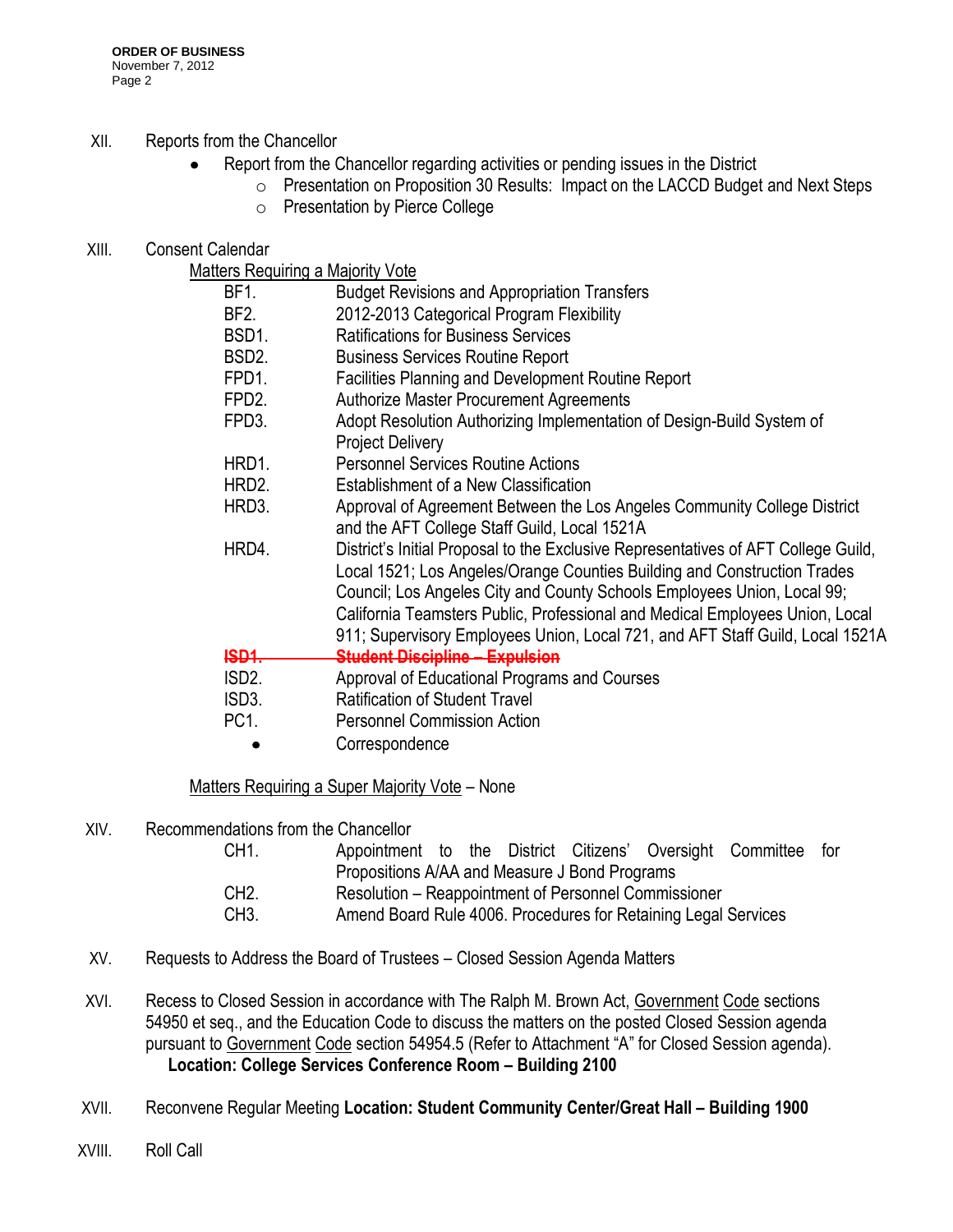# **XIX. Report on Actions Taken in Closed Session – November 7, 2012**

XX. Consent Calendar Matters Requiring a Majority Vote HRD5. Employment Actions Regarding Classified Employees **ISD1. Student Discipline – Expulsion**  XXI. Notice Reports and Informatives BF/A. *Informative] 2012-2013 First Quarter Financial Status Report* XXII. Announcements and Indications of Future Proposed Actions XXIII. Adjournment **\* \* \* \* \* \* \* \* \* \* \* \* \* \* \* \* \* \* \* \* \* \* \* \* \* \* \* \* \* \* \* Next Regularly Scheduled Board Meeting Wednesday, November 28, 2012 (Public Session scheduled for 2:00 p.m.) Educational Services Center Board Room – First Floor 770 Wilshire Blvd.**

In compliance with Government Code section 54957.5(b), documents made available to the Board after the posting of the agenda that relate to an upcoming public session item will be made available by posting on the District's official bulletin board located in the lobby of the Educational Services Center located at 770 Wilshire Boulevard, Los Angeles, California 90017. Members of the public wishing to view the material will need to make their own parking arrangements at another location.

**Los Angeles, CA 90017 \* \* \* \* \* \* \* \* \* \* \* \* \* \* \* \* \* \* \* \* \* \* \* \* \* \* \* \* \* \* \***

If requested, the agenda shall be made available in appropriate alternate formats to persons with a disability, as required by Section 202 of the American with Disabilities Act of 1990 (42 U.S.C. Section 12132), and the rules and regulations adopted in implementation thereof. The agenda shall include information regarding how, for whom, and when a request for disability-related modification or accommodation, including auxiliary aids or services may be made by a person with a disability who requires a modification or accommodation in order to participate in the public meeting.

To make such a request, please contact the Executive Secretary to the Board of Trustees at (213) 891- 2044 no later than 12:00 p.m. (noon) on the Tuesday prior to the Board meeting.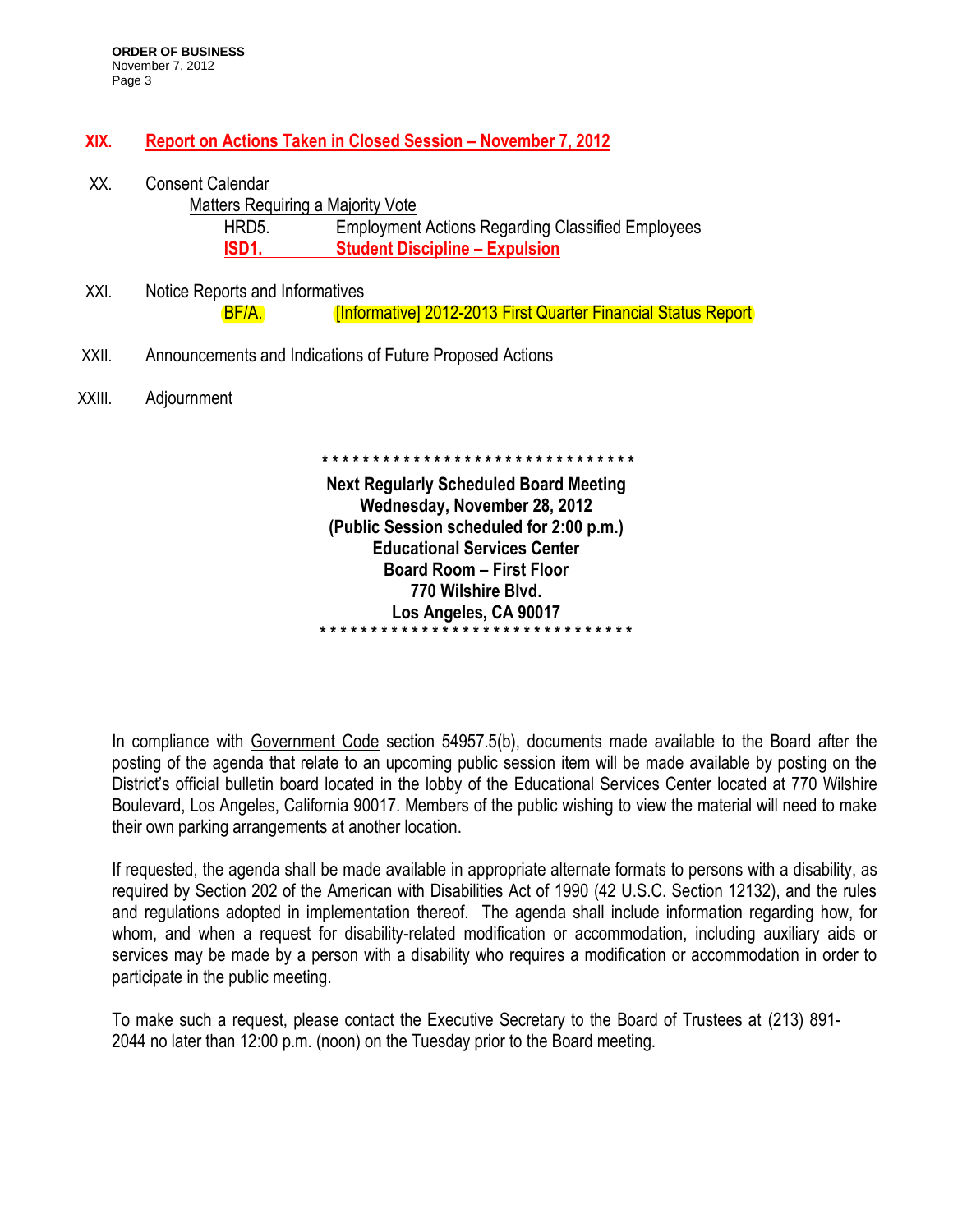# LOS ANGELES COMMUNITY COLLEGE DISTRICT

# **BOARD OF TRUSTEES**

# **MINUTES - REGULAR MEETING**

Wednesday, November 7, 2012 . 1:00 p.m. Los Angeles Pierce College Student Community Center/Great Hall - Building 1900 6201 Winnetka Avenue . Woodland Hills, California 91371

The regular meeting of the Board of Trustees of the Los Angeles Community College District (LACCD) was called to order at 1:07 p.m. with President Steve Veres presiding.

For the record, President Veres noted that all of the Board members were present with the exception of Trustee Miquel Santiago (arrived at 1:15 p.m.) and Trustee Nancy Pearlman (arrived at 1:22 p.m.).

Chancellor Daniel J. LaVista was present.

## RECESS TO COMMITTEE OF THE WHOLE

There being no objection, the regular meeting recessed to the Committee of the Whole at 1:08 p.m.

President Veres relinguished the gavel to First Vice President Park.

On roll call the following members were present: Kelly Candaele, Mona Field, Tina Park, Nancy Pearlman, Scott J. Svonkin, and Steve Veres. Absent: Nancy Pearlman and Miguel Santiago. Student Trustee Daniel Campos was present.

**Public Speakers** 

None.

Presentation on the Accountability Reporting for Community Colleges (ARCC), 2012

Trustee Park deferred to Chancellor LaVista.

Chancellor LaVista introduced Mr. Maury Pearl, Associate Vice Chancellor, Institutional Effectiveness, who in turn introduced Dr. Sarah Master, Senior Research Analyst.

A document entitled "Focus on Results Accountability Reporting for the California Community Colleges" was distributed.

(Trustee Santiago arrived at 1:15 p.m.)

Mr. Pearl gave a PowerPoint presentation and discussed the document with respect to the background to the ARCC, the structure of the LACCD ARCC presentation, and considerations in reviewing the ARCC.

(Trustee Pearlman arrived at 1:22 p.m.)

Dr. Master continued the PowerPoint presentation and discussed the document with respect to the first five ARCC college level indicators.

Mr. Pearl continued the PowerPoint presentation and discussed the ARCC college level indicators, conclusions, the ARCC 2012 summary, and ARCC indicators for each of the nine colleges.